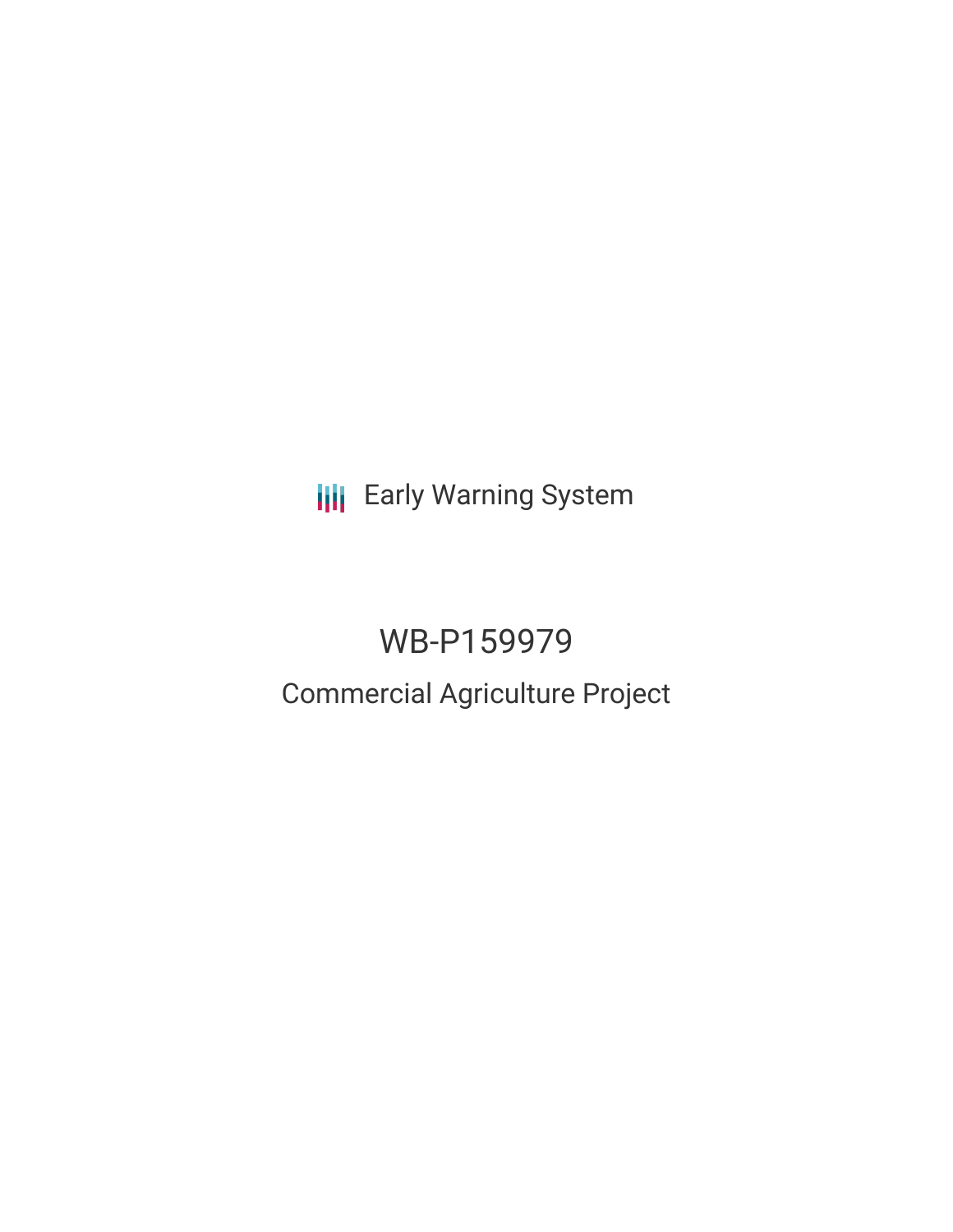

#### **Quick Facts**

| <b>Countries</b>               | Congo, Democratic Republic of |
|--------------------------------|-------------------------------|
| <b>Financial Institutions</b>  | World Bank (WB)               |
| <b>Status</b>                  | Active                        |
| <b>Bank Risk Rating</b>        | B                             |
| <b>Voting Date</b>             | 2017-07-13                    |
| <b>Borrower</b>                | Republic of Congo             |
| <b>Sectors</b>                 | Agriculture and Forestry      |
| <b>Investment Amount (USD)</b> | \$100.00 million              |
| <b>Project Cost (USD)</b>      | \$100.00 million              |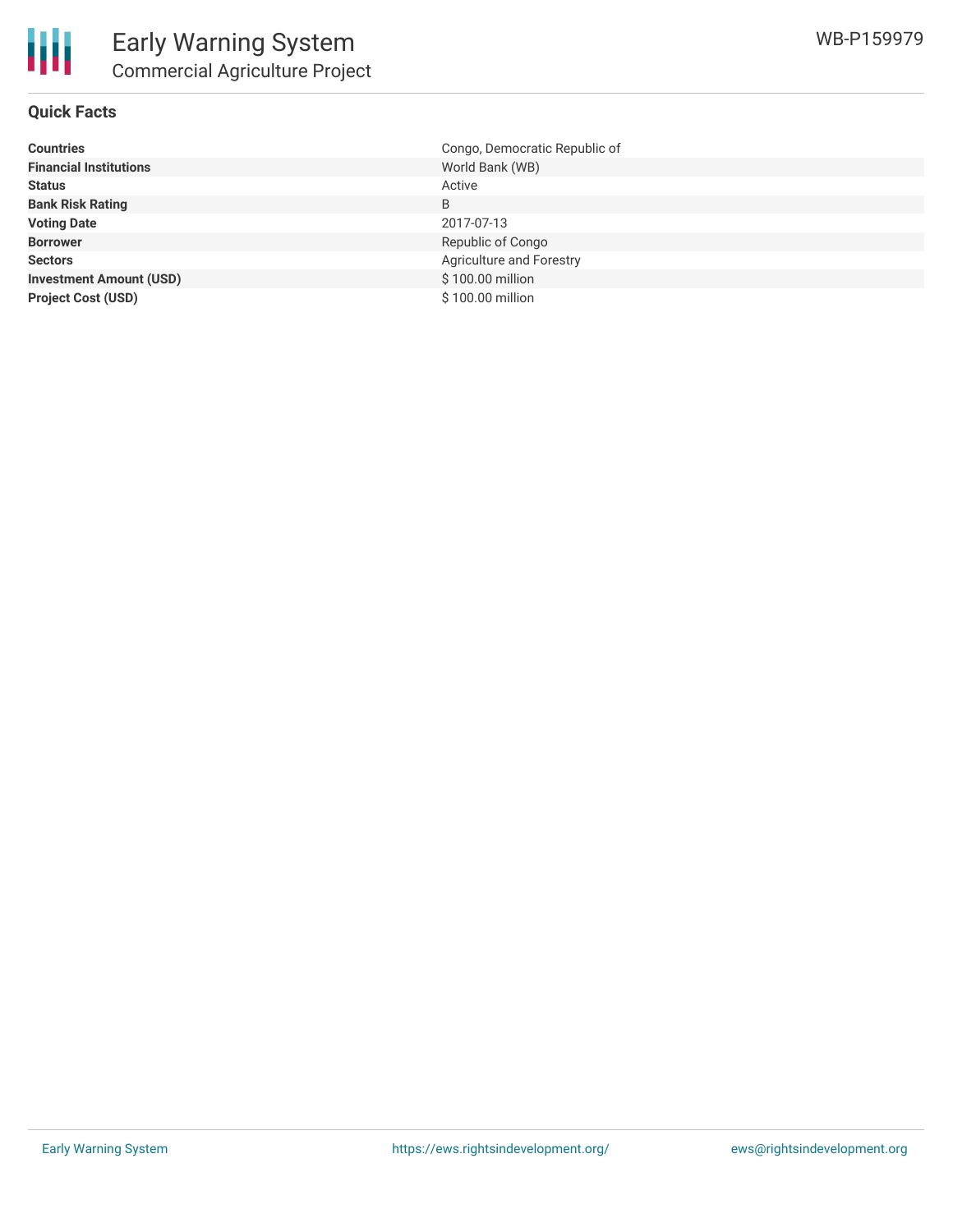

#### **Project Description**

The development objective of Commercial Agriculture Project for Republic of Congo (ROC) is to improve productivity of farmers and market access for producer groups and micro, small and medium agribusiness enterprises, in selected zones of the territory of the Recipient, and provide immediate and effective response in the event of an Eligible Crisis or Emergency. This project has four components. 1) The first component, Direct support to producer groups and agribusiness Micro, Small, and Medium Enterprises (MSMEs), seeks to increase productivity sustainably and market access along value chains, and improve food and nutrition security. Support provided under this component will be through a matching grant program financing technical assistance and productive investments to support production, marketing, and processing activities. This component has the following two subcomponents; (i) Sustainable intensification and commercialization of crop and animal production; and (ii) Development of agro-industrial activities. 2) The second component, Improving public infrastructure and the business climate for commercial agriculture, aims to foster the development of commercial agriculture by lifting constraints in terms of infrastructure and business climate. This component consists of the following two subcomponents: (i) Public infrastructure for the development of commercial agriculture; and (ii) Governance and regulatory framework for commercial agriculture. 3) The third component, Strengthening institutional capacity to support the development of commercial agriculture, to strengthen the capacity of public and non-public service providers involved in the implementation of project activities and or supporting the development of commercial agriculture in the ROC.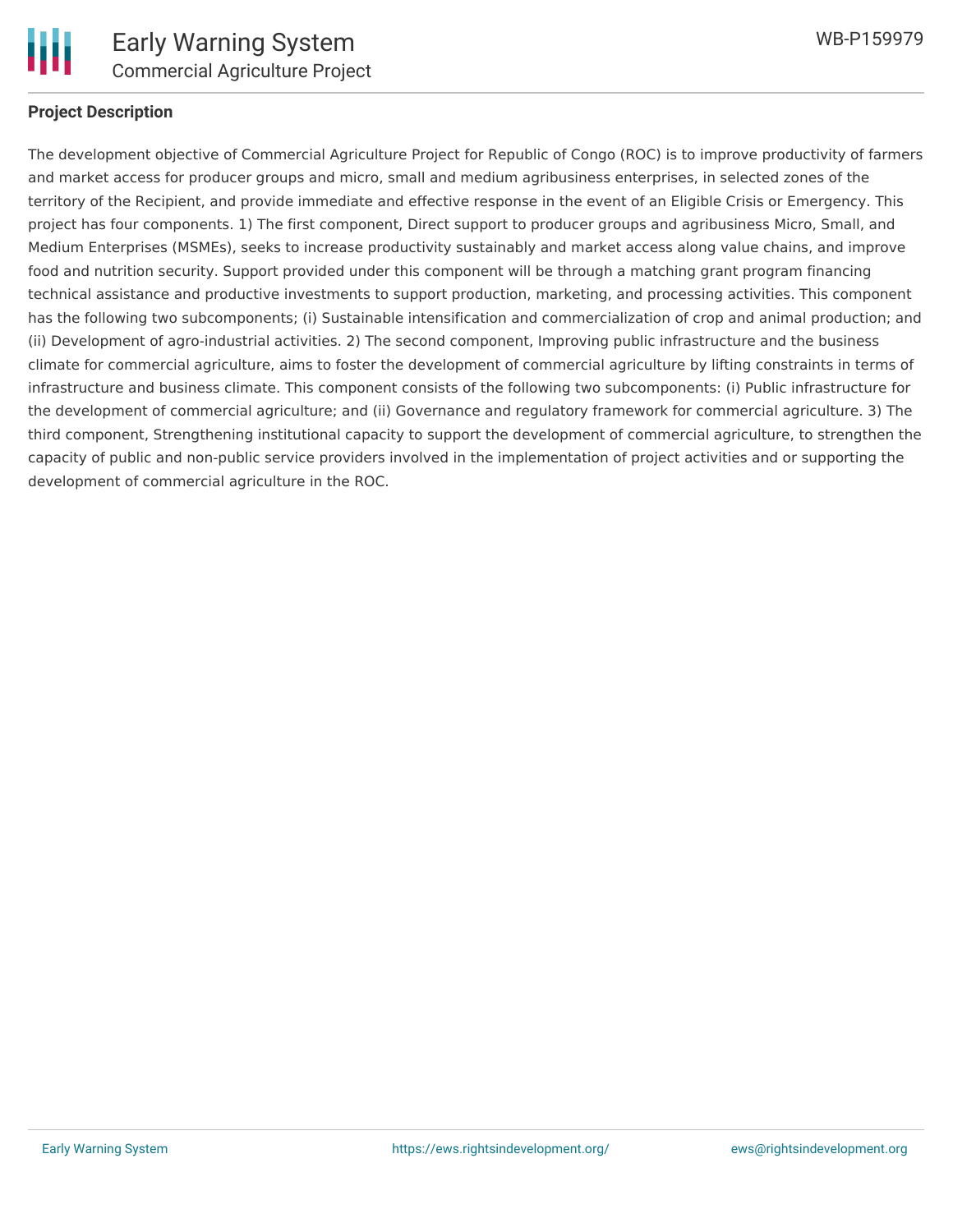#### **Investment Description**

World Bank (WB)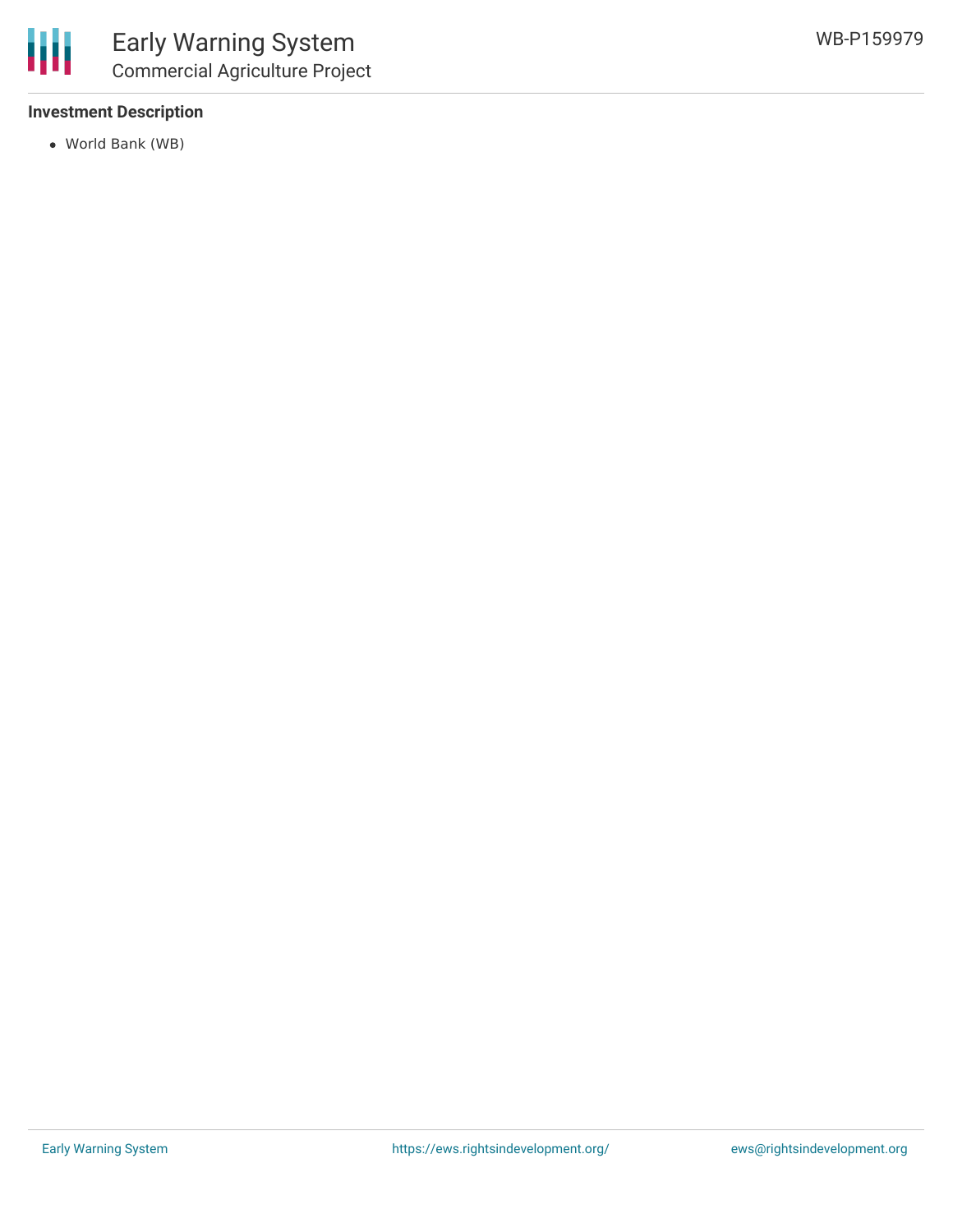

#### **Contact Information**

Ministry of Agriculture, Fisheries and Livestock Henry Djombo State Minister pdarp\_maep@yahoo.fr

#### ACCOUNTABILITY MECHANISM OF WORLD BANK

The World Bank Inspection Panel is the independent complaint mechanism and fact-finding body for people who believe they are likely to be, or have been, adversely affected by a World Bank-financed project. If you submit a complaint to the Inspection Panel, they may investigate to assess whether the World Bank is following its own policies and procedures for preventing harm to people or the environment. You can contact the Inspection Panel or submit a complaint by emailing ipanel@worldbank.org. You can learn more about the Inspection Panel and how to file a complaint at:

http://ewebapps.worldbank.org/apps/ip/Pages/Home.aspx.